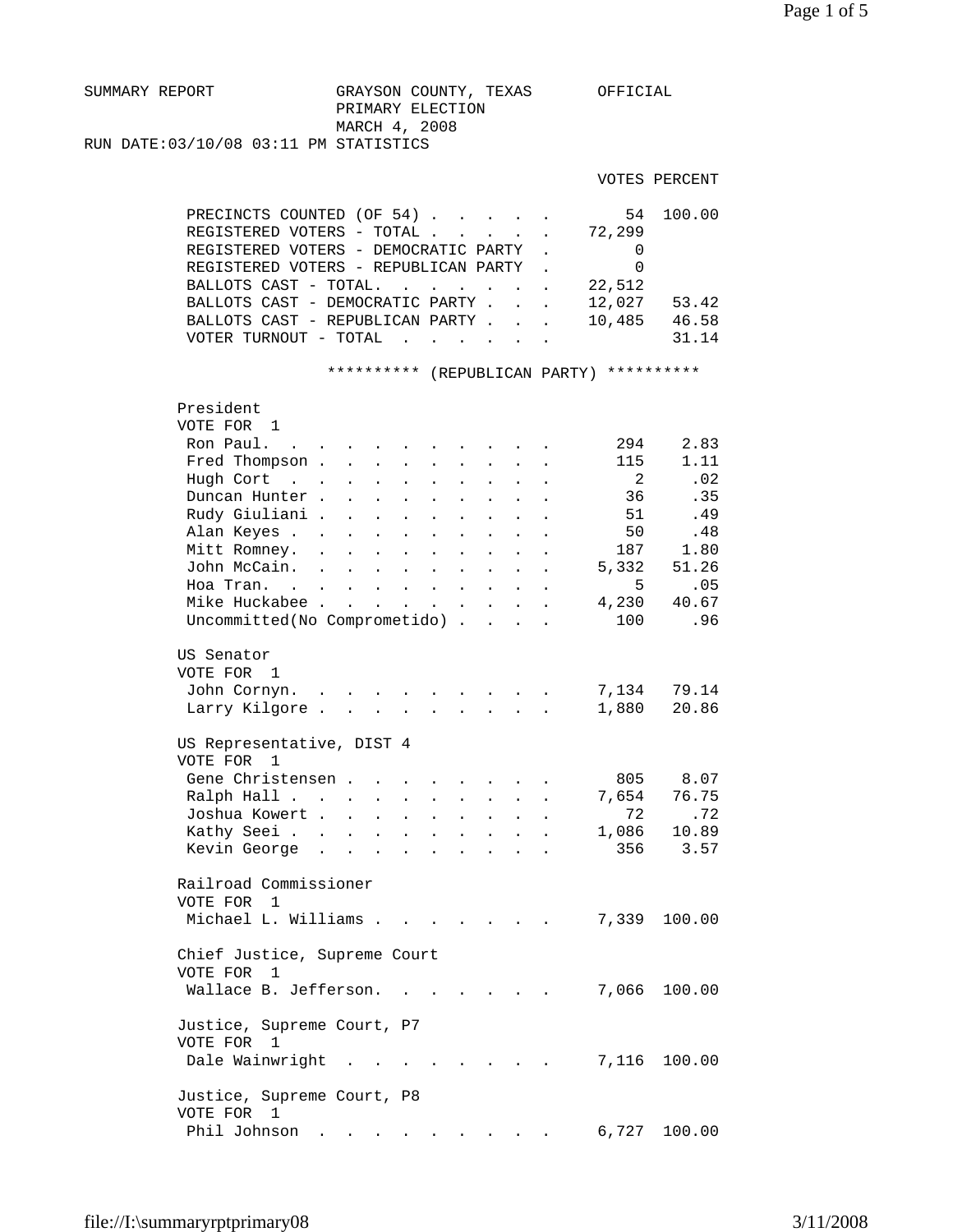| Judge, CT of Criminal Appeals, P3<br>VOTE FOR 1<br>Tom Price.                                           |       | 6,736 100.00               |
|---------------------------------------------------------------------------------------------------------|-------|----------------------------|
|                                                                                                         |       |                            |
| Judge, CT of Criminal Appeals, P4<br>VOTE FOR<br>1                                                      |       |                            |
| Robert Francis.<br>Paul Womack.<br>$\mathbf{r} = \mathbf{r}$<br>$\cdot$ $\cdot$ $\cdot$ $\cdot$ $\cdot$ |       | 2,793 39.17<br>4,338 60.83 |
| Judge, CT of Criminal Appeals, P9                                                                       |       |                            |
| VOTE FOR 1<br>Cathy Cochran                                                                             | 6,690 | 100.00                     |
| Member, State BoE, DIST 14                                                                              |       |                            |
| VOTE FOR 1<br>Gail Lowe .                                                                               | 6,577 | 100.00                     |
| $\cdot$ , $\cdot$ , $\cdot$ , $\cdot$ , $\cdot$                                                         |       |                            |
| State Senator, District 30<br>VOTE FOR 1                                                                |       |                            |
| Charles R. Stafford                                                                                     | 1,833 | 20.60                      |
| Craig Estes. .<br>$\sim$ $\sim$                                                                         | 7,064 | 79.40                      |
| State Representative, District 62                                                                       |       |                            |
| VOTE FOR 1                                                                                              |       | 100.00                     |
| Larry Phillips.<br>$\sim 10^{-10}$ $\sim$                                                               | 7,775 |                            |
| Justice, 5th CT of Appeals DIST, P3                                                                     |       |                            |
| VOTE FOR 1<br>Mary Murphy. .                                                                            |       | 6,586 100.00               |
| Justice, 5th CT of Appeals DIST, P6                                                                     |       |                            |
| VOTE FOR 1<br>David L. Bridges<br>$\mathbf{r} = \mathbf{r} + \mathbf{r} + \mathbf{r} + \mathbf{r}$      |       | 6,604 100.00               |
| Justice, 5th CT of Appeals DIST, P8<br>VOTE FOR 1                                                       |       |                            |
| Kerry Fitzgerald                                                                                        |       | 6,529 100.00               |
| District Judge, 15th Judicial District                                                                  |       |                            |
| VOTE FOR 1                                                                                              |       |                            |
| Jim Fallon<br>$\mathbf{z} = \mathbf{z} + \mathbf{z} + \mathbf{z}$                                       |       | 7,183 100.00               |
| District Judge, 59th Judicial District                                                                  |       |                            |
| VOTE FOR 1<br>Rayburn M. "Rim" Nall                                                                     |       | 7,450 100.00               |
|                                                                                                         |       |                            |
| District Judge, 336th Judicial District<br>VOTE FOR 1                                                   |       |                            |
| Charles Butler.                                                                                         |       | 3,380 35.93                |
| Lauri Blake.                                                                                            |       | 6,026 64.07                |
| Criminal District Attorney                                                                              |       |                            |
| VOTE FOR 1<br>Joe Brown<br>$\sim$ $\sim$ $\sim$ $\sim$                                                  | 7,800 | 100.00                     |
| Sheriff                                                                                                 |       |                            |
| VOTE FOR 1<br>Keith Gary                                                                                |       | 8,083 100.00               |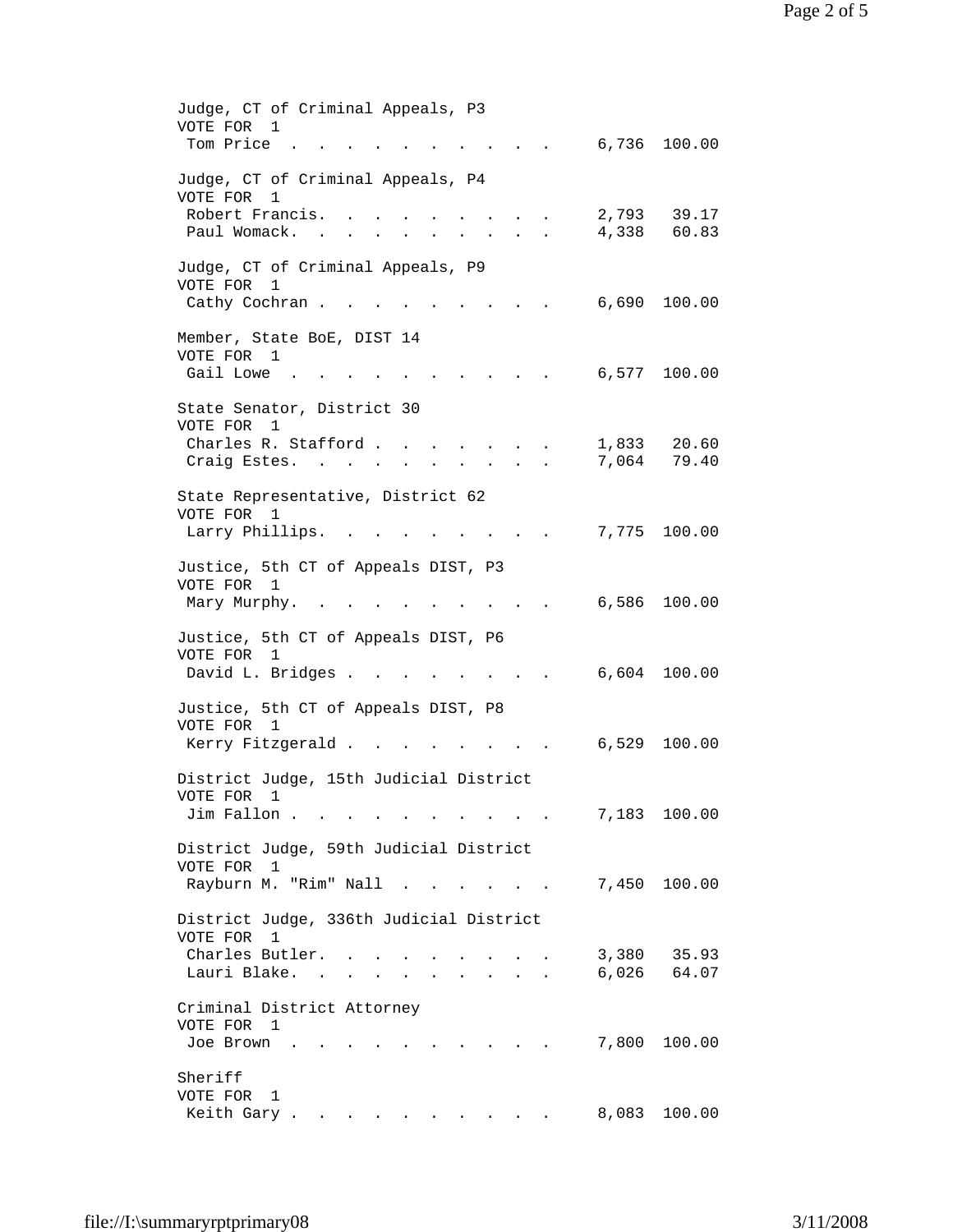County Commissioner, PCT 1 VOTE FOR 1 Johnny Waldrip. . . . . . . . . 1,578 100.00 County Commissioner, PCT 3 VOTE FOR 1 Jackie Crisp . . . . . . . . . 1,733 100.00 Justice of the Peace, Precinct No. 1 VOTE FOR 1 Butch Morgan . . . . . . . . . 2,432 100.00 Constable, Precinct No. 1 VOTE FOR 1 C.C. "Buddy" Wade. . . . . . . . 2,505 100.00 Constable, Precinct No. 2 VOTE FOR 1 Sandra "Sandi" Savering. . . . . . 1,099 40.23 Mike Putnam. . . . . . . . . . . 1,633 59.77 Constable, Precinct No. 3 VOTE FOR 1 Ronald J. Blackwell . . . . . . . . 615 45.90 Todd Booher. . . . . . . . . . 725 54.10 Constable, Precinct No. 4 VOTE FOR 1 Warren L. Carter . . . . . . . . . 555 45.64 William Robert (Bob) Douglas Jr.. . . 661 54.36 County Chairman VOTE FOR 1 David P. Gibson . . . . . . . . 6,756 100.00 Precinct Chairman, Precinct No. 14 VOTE FOR 1 Darlene Brown . . . . . . . . . . 94 68.61 Katie Moore. . . . . . . . . . . 43 31.39 \*\*\*\*\*\*\*\*\*\* (DEMOCRATIC PARTY) \*\*\*\*\*\*\*\*\*\* President VOTE FOR 1 Barack Obama . . . . . . . . . 4,359 36.36 Hillary Clinton . . . . . . . . 7,431 61.98<br>Bill Richardson . . . . . . . . 38 . 32 Bill Richardson . . . . . . . . . 38 .32<br>John Edwards . . . . . . . . . . 132 1.10 10 John Edwards . . . . . . . . . . . 132 1.10<br>11 Joe Biden . . . . . . . . . . . 13 .11 Joe Biden . . . . . . . . . . Christopher J. Dodd . . . . . . . . 16 . 13 US Senator VOTE FOR 1 Richard J. "Rick" Noriega . . . . . 3,025 34.44 Ray McMurrey . . . . . . . . . 1,778 20.24 Gene Kelly . . . . . . . . . . 2,953 33.62 Rhett R. Smith. . . . . . . . . 1,027 11.69 US Representative, DIST 4 VOTE FOR 1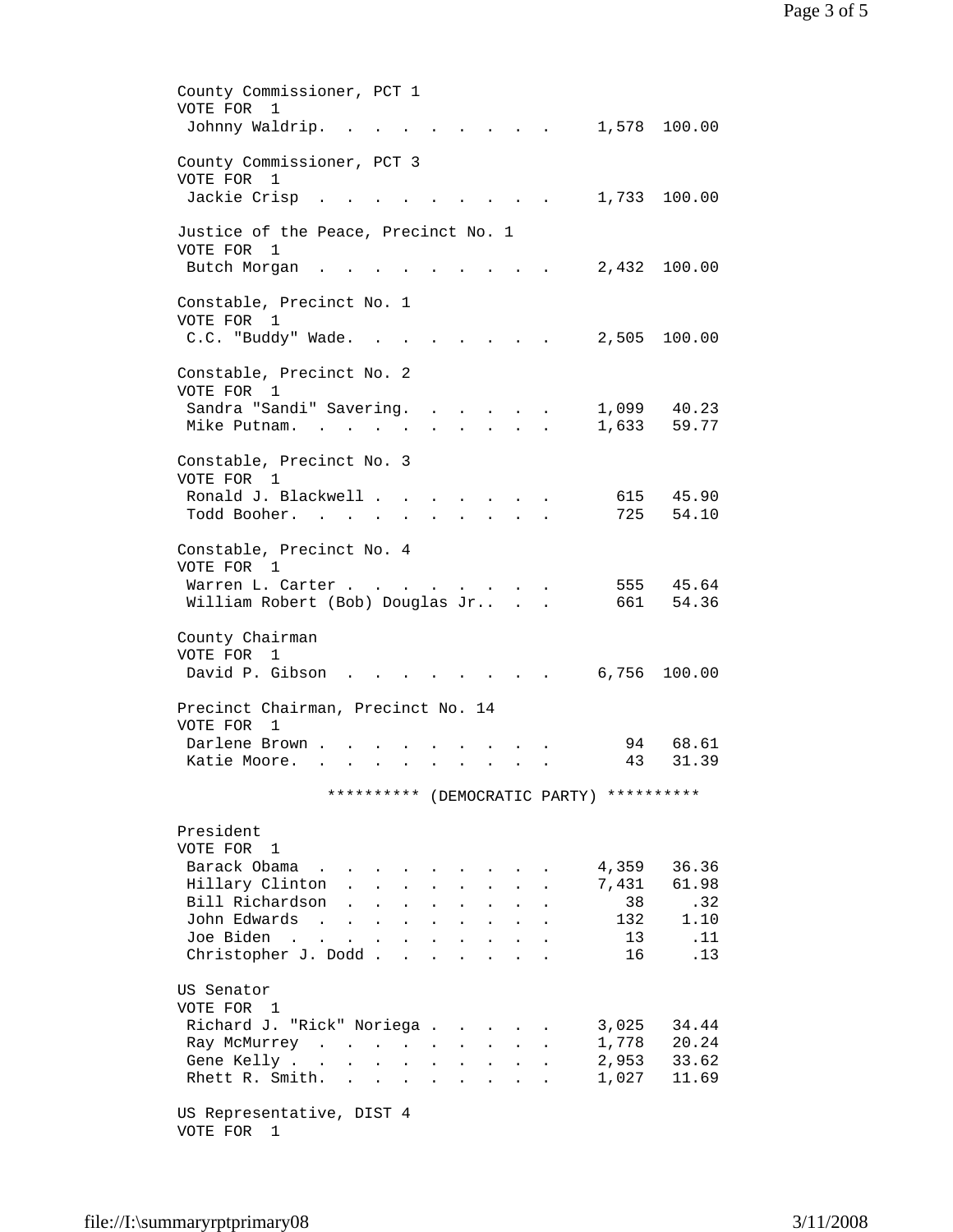| Glenn Melancon.<br>VaLinda Hathcox              |                                         |                      | 2,704 | 5,715 67.88<br>32.12 |
|-------------------------------------------------|-----------------------------------------|----------------------|-------|----------------------|
|                                                 |                                         |                      |       |                      |
| Railroad Commissioner<br>VOTE FOR<br>1          |                                         |                      |       |                      |
| Dale Henry                                      |                                         |                      | 2,788 | 33.71                |
| Art Hall.                                       |                                         |                      | 1,712 | 20.70                |
| Mark Thompson                                   |                                         |                      | 3,771 | 45.59                |
| Chief Justice, Supreme Court                    |                                         |                      |       |                      |
| VOTE FOR 1                                      |                                         |                      |       |                      |
| Jim Jordan.                                     |                                         |                      |       | 7,310 100.00         |
| Justice, Supreme Court, P7                      |                                         |                      |       |                      |
| VOTE FOR 1<br>Sam Houston.                      |                                         |                      | 6,529 | 78.81                |
| Baltasar D. Cruz                                |                                         |                      | 1,755 | 21.19                |
|                                                 |                                         |                      |       |                      |
| Justice, Supreme Court, P8<br>VOTE FOR 1        |                                         |                      |       |                      |
| Susan Criss.                                    |                                         |                      | 6,461 | 78.10                |
| Linda Reyna Yañez.<br>$\mathbf{L}$              | $\cdot$ $\cdot$ $\cdot$ $\cdot$ $\cdot$ |                      | 1,812 | 21.90                |
| Judge, CT of Criminal Appeals, P3               |                                         |                      |       |                      |
| VOTE FOR<br>1                                   |                                         |                      |       |                      |
| Susan Strawn                                    |                                         |                      |       | 7,192 100.00         |
|                                                 |                                         |                      |       |                      |
| Judge, CT of Criminal Appeals, P4<br>VOTE FOR 1 |                                         |                      |       |                      |
| J.R. Molina.                                    |                                         |                      |       | 6,813 100.00         |
| Member, State BoE, DIST 14                      |                                         |                      |       |                      |
| VOTE FOR 1                                      |                                         |                      |       |                      |
| Edra Bogle.                                     |                                         |                      |       | 6,698 100.00         |
| State Representative, District 62               |                                         |                      |       |                      |
| VOTE FOR 1                                      |                                         |                      |       |                      |
| Peter "Pete" Veeck.                             |                                         |                      | 6,740 | 100.00               |
| Justice, 5th CT of Appeals DIST, P3             |                                         |                      |       |                      |
| VOTE FOR 1                                      |                                         |                      |       |                      |
| Don B. Chae.                                    |                                         |                      |       | 6,587 100.00         |
| Justice, 5th CT of Appeals DIST, P6             |                                         |                      |       |                      |
| VOTE FOR 1                                      |                                         |                      |       |                      |
| David Hanschen.                                 |                                         | <b>All Contracts</b> |       | 6,750 100.00         |
| Justice, 5th CT of Appeals DIST, P8             |                                         |                      |       |                      |
| VOTE FOR 1                                      |                                         |                      |       |                      |
| Tina Yoo.                                       |                                         |                      |       | 6,496 100.00         |
| County Tax Assessor-Collector                   |                                         |                      |       |                      |
| VOTE FOR 1                                      |                                         |                      |       |                      |
| John Wayne Ramsey.                              |                                         |                      | 8,649 | 100.00               |
| County Commissioner, PCT 3                      |                                         |                      |       |                      |
| VOTE FOR 1                                      |                                         |                      |       |                      |
| Mike Butler.                                    |                                         |                      |       | 1,764 100.00         |
| Justice of the Peace, Precinct No. 1            |                                         |                      |       |                      |